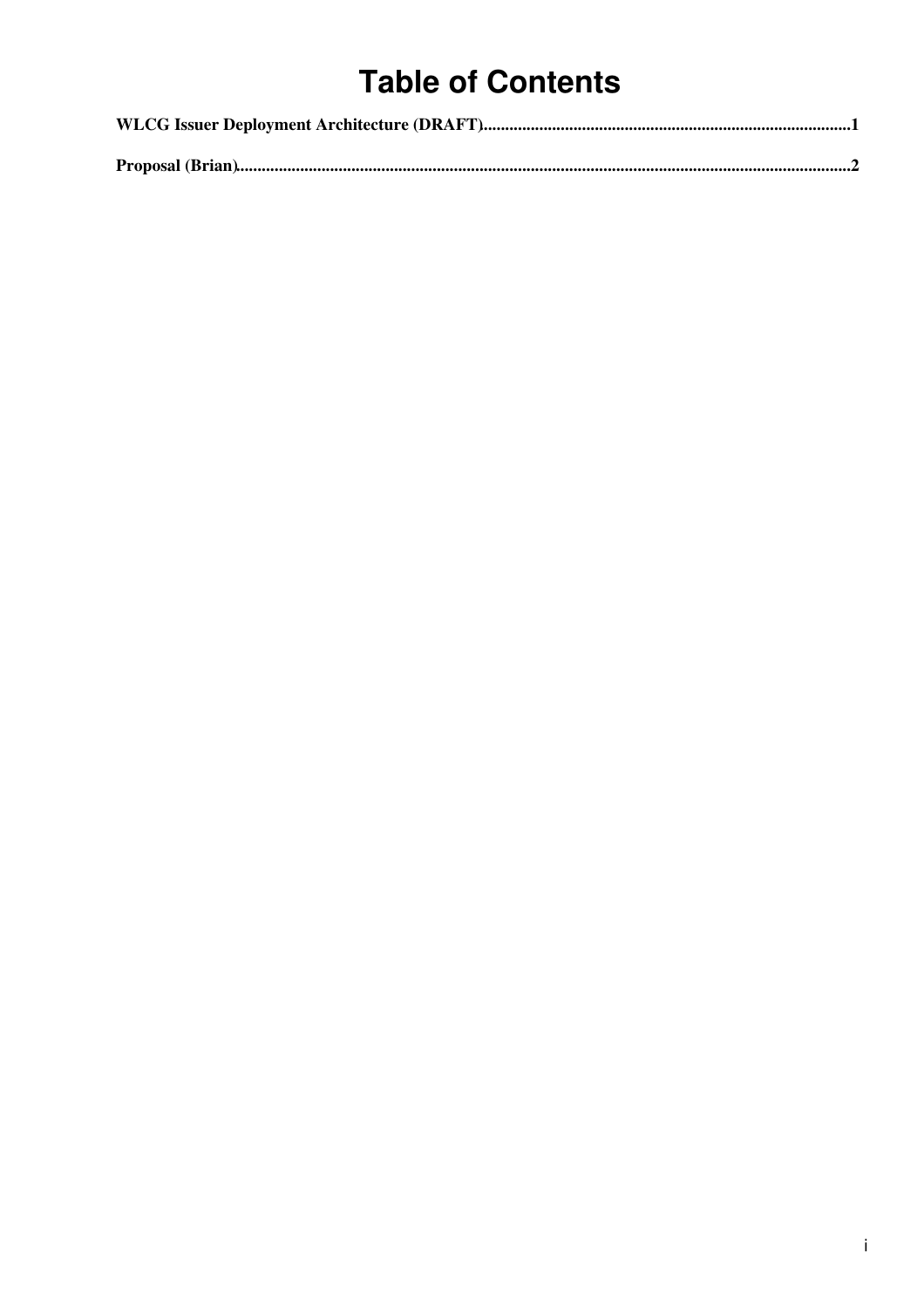## <span id="page-1-0"></span>**WLCG Issuer Deployment Architecture (DRAFT)**

A few key decisions needed for the deployment of IAM instances for WLCG include:

\* What is the content of the iss claim? \* How many IAM instances should be run? Should there be a single multi-tenant instance for WLCG or multiple instances?